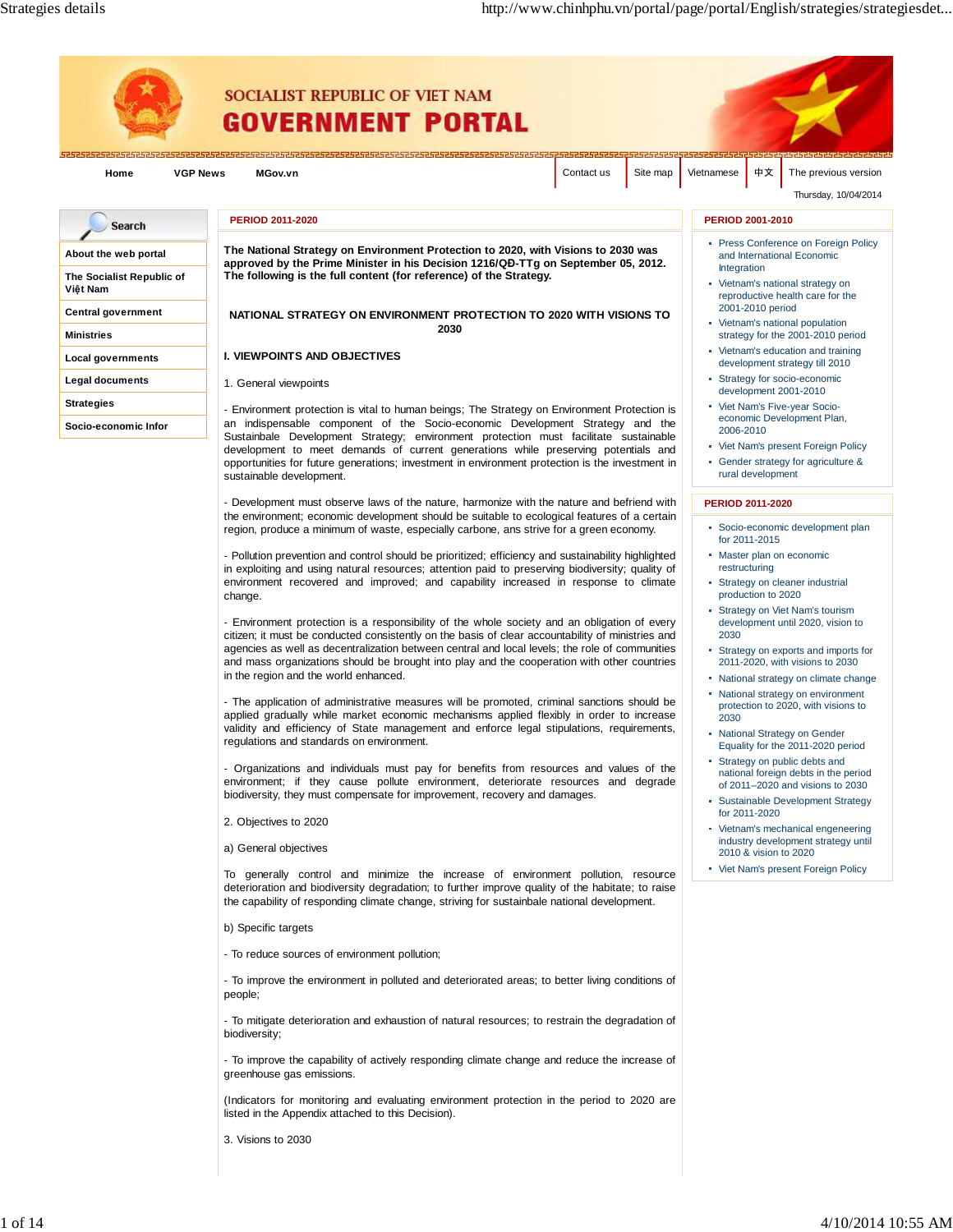To prevent and push back environment pollution, resource deterioration and biodiversity degradation; to improve quality of the habitat; to actively respond to climate change; to create fundamental conditions for a green economy, with low waste and low carbon, for the sake of the country's prosperity and sustainable development.

# **II. ORIENTATIONS AND SOLUTIONS FOR ENVIRONMENT PROTECTION**

## **1. Preventing and controlling sources of environment pollution**

a) Solutions to prevent new sources of environment pollution

- To speed up economic transformation in favor of environmentally-friendly economies and minimize the development of highly risky industries which can lead to environment pollution and degradation; to gradullay build up infrastructure and legal foundation for a green economy; to compile and apply criteria for defining green economic branches and sectors; to put forth policies which boost up and facilitate the development of green economic sectors;

- To compile environment criteria which can be applied to planning schemes for socioeconomic development, sectors, fields, and regions; to pilot the functional zoning on the basis of different ecologies in order to serve development planning, so as to clearly identify prioritized areas, restricted areas or banned areas for industrial and mining development to reduce conflicts between environment protection and socio-economic development;

- To improve the strategic environment evaluation, ensuring that environment requirements are combined in strategies, planning schemes, plans, programs and projects on socioeconomic development;

- To better the evaluation of impacts on environment in selecting and preventing out-of-date and polluting technologies in development investment projects;

- To take preventive measures and prevent the entry of wastes and out-of-date technologies, machinery, and equipment into the country.

b) Solutions to reduce sources of environment pollution

- To classify production and business facilities, services, warehouses, and dumping grounds in line with their environment pollution levels for inspection, supervision and management;

- To apply uniformly administrative penalties, progressive tax and fees for environment protection in line with impacts on the environment;

- To promptly promulgate and speed up the implementation of the Plan on strictly dealing with serious environment polluting facilities in 2012-2020;

- To encourage the application of environment management model ISO 14000, clearer production, waste audit, evaluation of the life cycle of products, and advanced models of environment management in production and business;

- To boost the development of environmentally-friendly industrial parks and complexes, export processing zones, production and processing facilities, farmsteads, warehouses, and markets.

c) Solutions to handle environment issues in industrial parks, river basins, handicraft villages and rural hygiene

- To check and compel industrial parks and complexes which fail to meet environment protection requirements to repair, improve and upgrade their environment protection works; to close industrial parks which cannot be repaired; to prevent new industrial parks which cannot meet environment protection requirements from hosting investment projects;

- To review, list and strictly punish serious environment polluting facilities in the basins of the Nhuệ-Đáy Rivers, Cầu River, Đồng Nai River and other rivers which appear to be polluted; to prioritize the construction of concentrated sewage treatment systems for urban areas letting sewage directly into rivers; to restrain the opening of new industrial parks, production and business facilities which can cause serious environment pollution in river basins;

- To plan and implement the roadmap of converting handicraft villages into handicraft industrial parks and complexes with proper technical infrastructure meeting all environment protection requirements. To introduce new and advanced technologies, especially environmentally-friendly ones, into handicraft villages; to establish organizations and facilities providing environment services within handicraft villages;

- To establish self-governing organizations in charge of environment protection within handicraft villages and issue regulations on responsibility and obligation of environment protection as well as on paying tax and fee for dealing with pollution and improving environment;

- To promptly plan and mitigate waste-related issues in rural areas; to encourage the campaign of keeping households, villages and hamlet clean; to mitigate environment pollution resulted from husbandry activities in rural areas;

- To build environment protection works in rural areas, such as waste collection and treatment facilities, sewage drainages, cemetaries, ponds and lakes; to boost the planting of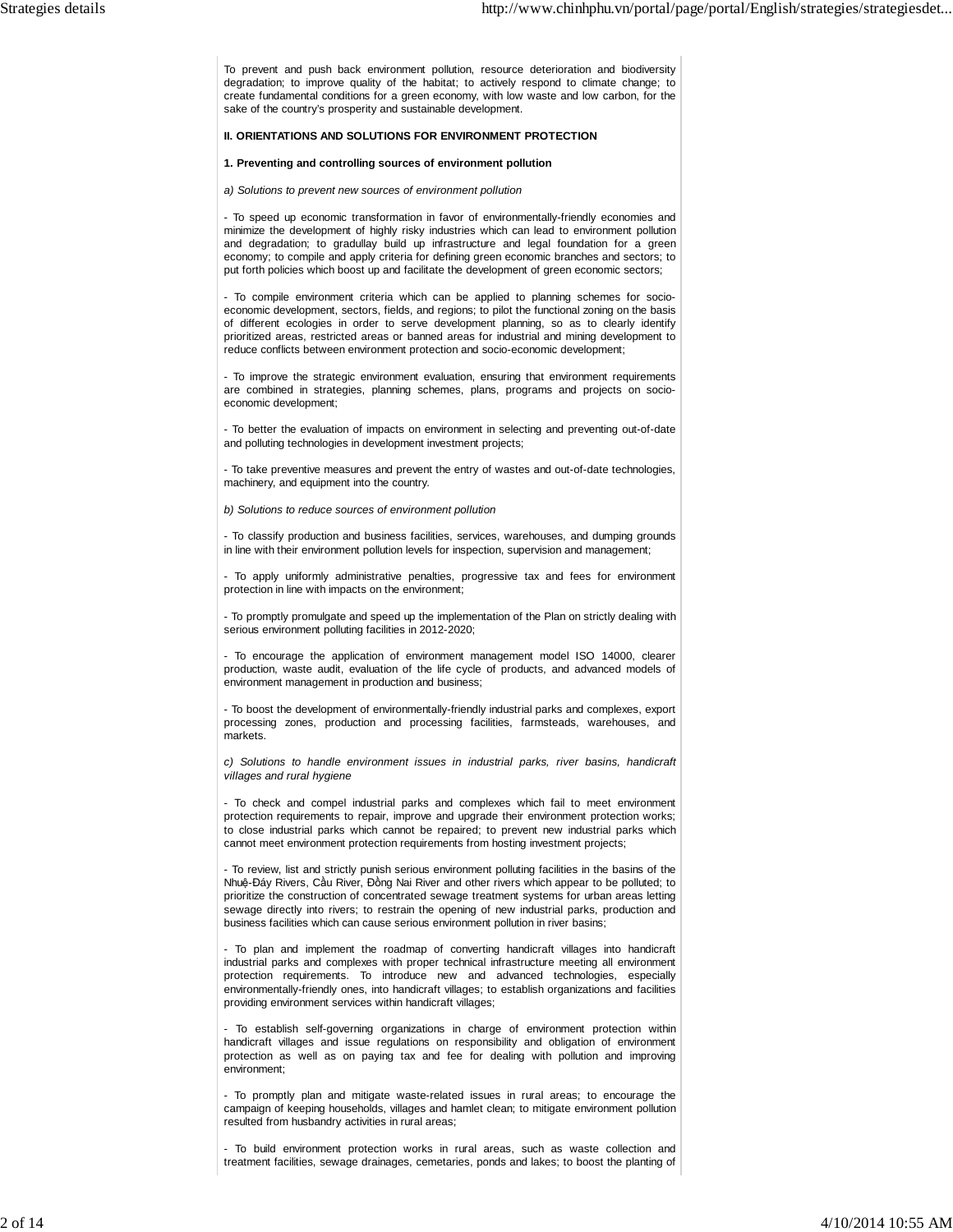trees; to build public entertainment areas; to include environment criteria into the national goal program on new rural development.

d) Solutions to secure chemical, radiation and nuclear safety

- To foster the capability of actively preventing radiation and nuclear accidents through introducing optimally safe technologies to nuclear power plants;

- To strictly apply the registration of chemicals, especially toxics; to manage the use of machinery and equipment relating to radioactive substances;

- To foster the capability of actively preventing and responding to chemical and nuclear radiation accidents in facilities researching, producing, and storing chemicals and radioactive substances;

- To supplement, finalize and appliy technical standards and requirements on chemical, radiation and nuclear safety while checking, inspecting and punishing violations in line with legal stipulations.

*đ*) Solutions to increase the percentage of urban areas, industrial complexes, and export processing zones having standard concentrated sewage treatment systems

- To accelerate the realization of goals and solutions in the Orientations for urban and industrial park drainage development of Viet Nam to 2025 and visions to 2050;

- To include indicators of the area for building concentrated sewage treatment systems in land use plans and programs at all levels, plans on embellishing and developing urban areas, concentrated residence areas, industrial parks, and export processing zones;

- To plan, build and operate concentrated sewage collection and treatment systems in urban areas of grade IV and higher;

- To inspect and monitor treated sewage from industrial parks, complexes, export processing zones, and hospitals;

- To amend and raise environment protection fees imposed on domestic and industrial sewage progressively in line with environment pollution levels to gradually compensate for costs of treating domestic sewage and boost social investments in sewage treatment.

e) Solutions to reduce impacts on environment from mining activities

- To strictly observe requirements mentioned in decisions approving the reports on environment impacts, especially specific requirements on preventing and treating sewage, wastes, and negative impacts on environment in exploiting minerals;

- To enhance the environment inspections over mining projects which can pollute or cause various impacts on environment;

- To fully evaluate and predict requirements on environmental recovery of mining projects; to strictly observe regulations on security for environment recovery in mining activities;

- To require investors in mineral exploitation to pour money in infrastructure development, poverty reduction, job generation, health services in favor of residents in the localities where minerals are exploited.

g) Solutions to increase the percentage of collected, recycled and reused solid wastes; and reduce the production and use of difficultly-disintegrated bags and packing

- To vigorously implement the National Strategy on managing solid wastes to 2025 and visions to 2050;

- To pilot and gradually popularize the fee conllection on the basis of volume and category of solid wastes; to gradually raise fees so as to compensate for costs of collecting, transporting and burying solid wastes; to form the market of recyclable and reusable wastes;

- To encourage and introduce economic instruments to foster the habit of classifying solid wastes and rubbish right in each and every family, enterprises, offices and public places; to establish hubs for collecting and receiving categorized solid wastes in urban areas, rural residential areas and public places;

- To promote social engagement and establish networks of enterprises, social organizations, and collectives in collecting and transporting solid wastes, creating links to recycling facilities and dumping sites; to boost the collection of solid domestic wastes in rural residential areas and public places;

- To craft and perfect policies and laws on recycling wastes in order to specialize activities of recycling and reusing wastes, develop environmentally-friendly recycling industry;

- To set up and realize programs on developing the capacity of recycling wastes; to support the formation of large-scale recycling enterprises through enhancing linkages among households and small production units; to establish concentrated recycling industrial parks; to develop, take over and transfer advanced recycling technologies which are suitable to Viet Nam;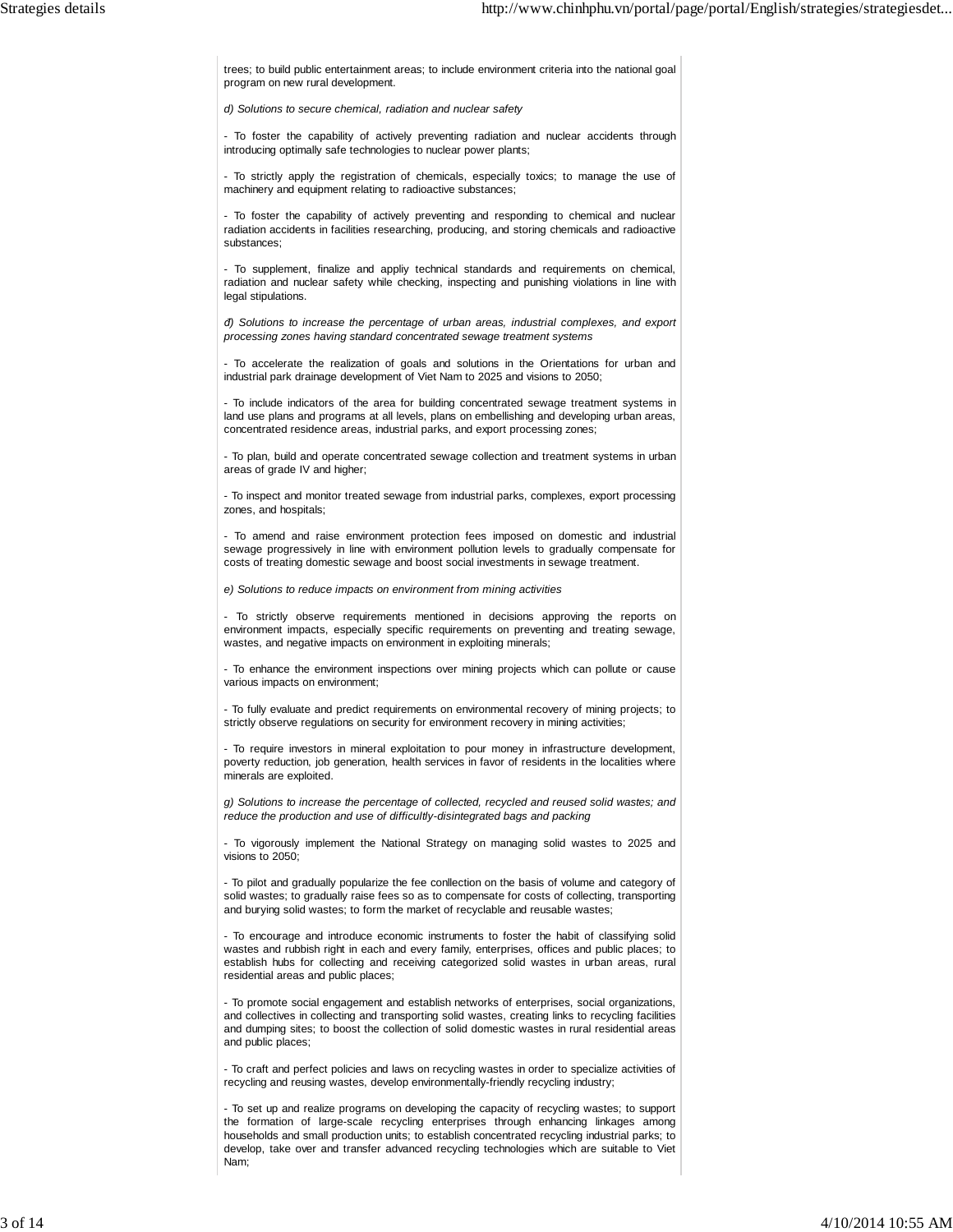- To apply mechanisms and policies on credit and price supports for recycled products; to found and develop the market of recycled, green, clean and environmentally-friendly products;

- To produce environmentally decomposable bags and packings which can replace hardly decomposable ones;

- To increase accountability of producers and importers in collecting and treating used packages, machinery, equipment and instruments, especially machines and electronic devices; to encourage and campaign people for reducing the use of hardly decomposable bags and packings;

- To review, upgrade, renew and build up regional networks of solid waste dumping sites, at the same time establishing recycling facilities through evaluating situations and predicting the possible amount of solid wastes and local demands in specific regions. To include indicators for areas of solid waste dumping sites, collection sites and entrepots in the land use plans at all echelons and in the plans on embellishment of urban and concentrated residential area.

h) Solutions to increase the percentage of hazardous and medical wastes treated properly and buried safely after treatment

- To complete and strictly enforce regulations on registering, categorizing, storing, transporting, treating, incinerating and burying hazardous and medical wastes;

- To invest and speed up the construction of networks of hazardous and medical waste treating and incinerating facilities; to establish hazardous waste treatement centers in three key economic areas in North, Central and South Viet Nam; to develop and transfer hazardous and medical waste treating and incinerating technologies suitable to Viet Nam;

- To review, supplement and perfect investment plans for building dumping sites for treated hazardous and medical wastes in order to secure safety for environment and people.

**2. To improve and recover environment in polluted and degraded regions; to enhance the supplies of clean water and environment hygiene services**

a) Solutions to improve and recover polluted and degraded lakes, ponds, canals and sections of river in urban and residential areas

- To protect, maintain and upgrade lakes, ponds, canals, channels and river sections in urban and residential areas; to minimize projects which can narrow water areas; to speed up the pace of embanking and difining borders and areas ponds, lakes, canals, channels, and river sections in urban and residential areas to stop illegal occupation and fillings;

- To take both State budgets and ODA capitals to realize programs and projects on improving and recovering lakes, ponds, canals, channels and river sections in urban and residential areas, especially projects under the National Goal Program on Pollution Mitigation and Environment Improvement;

- To combine plans on urban embellishment, upgrading and completing sewage and rainwater drainage systems, building concentrated sewage treatment systems and plans, programs and projects on improving and recovering lakes, ponds, canals, channels, and river sections in urban and residential areas.

b) Solutions to clean land areas intoxicated by toxics, dioxin, chemicals, herbicides and other pollutants

- To inspect, evaluate, locate, map and localize land areas being or appear to be intoxicated, or having residues of chemicals, herbicides, pollutants, and dioxin;

- To plan and gradually conduct environment improvement and recovery, prioritizing land areas within or near residential areas and water sources, or those which can directly influence people's health;

- To prioritize cooperation with other countries, international organizations, foreign groups and companies in seeking for resources, technologies, machinery, equipment and chemicals to improve land areas being intoxicated or having residues of chemicals and pollutants;

- To combine the mobilization of resources for improving and recovering intoxicated land areas with projects on assigning or leasing improved and recovered land areas.

c) Solutions to recover and regenerate deteriorated natural ecosystems, especially mangroves

- To survey and evaluate deterioration and degradation of specific or representative natural ecosystems, especially mangroves, then design the planning schemes for their recovery;

- The State will conduct programs on investing and mobilizing ODA sources and other resources from economic sectors and organizations at home and abroad for recovering natural ecosystems, increasing their resistance against climate change, founding mechanisms for payments of ecosystem services towards boosting recovery, regeneration and protection of natural ecosystems.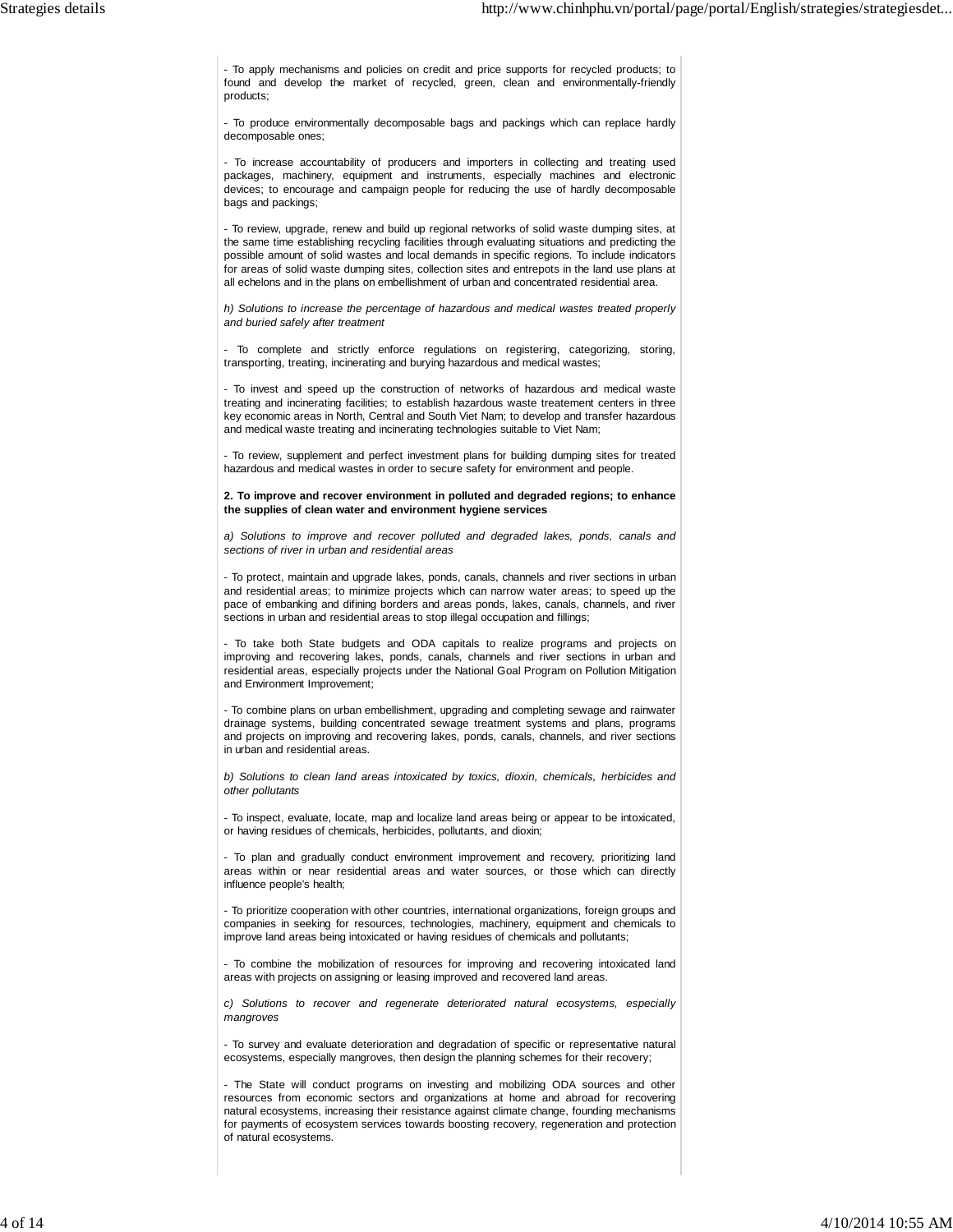d) Solutions to improve quality of air in urban and residential areas

- To tighten regulations, requirements and solutions of preventing pollutions caused by construction sites as well as transportation of wastes and building materials in urban and residential areas; to strictly halt or ban projects which fail to meet environment protection requirements;

- To realize the roadmap of applying advanced standards on exhaust fumes over vehicles and means of transport; to realize emission registration and control and strictly punish all violations; to minimize and gradually reject all means of transport which can cause air and noise pollution; to renew traffic structure towards developing environmentally sustainable transport and reducing local traffic congestions and pollutions; to take measures to minimize noise pollution in urban areas;

- To realize the roadmap of readjusting fuel standards in favor of environment and in line with the country's international integration and development levels;

- To complete air quality surveying stations in urban areas, so as to timely provide sufficient and accurate data of air pollution in streets and traffic hotspots for proper intervention;

- To strictly observe requirements on allocating land for parks, green areas, and open spaces in realizing urban development and embellishment plans; to further inspect and monitor the implementation of these indicators in projects on building and embellishing urban and residential areas; to strictly punish all violations.

*đ*) Solutions to improve sanitation in urban and rural areas

- To accelerate the realization of the Orientations for Water Supply Development in Urban and Industrial Parks in Viet Nam to 2025 and Visions to 2050;

- To survey and evaluate the total demand for clean water as well as the supply, including infrastructure, volume and quality, and plan the supply so that everyone can get clean water for their daily activities;

- To continue the implementation of the National Goal Program on Clean Water and Rural Environment Hygiene, focusing on regions with low percentage of residents accessing to clean water or regions lacking water resources which can replace clean water; to invest and take ODA capital for upgrading, renewing and building clean water supply works in rural areas, especially remote regions;

- To speed up research and adoption of clean water supply technologies in order to secure sufficient supplies for people, especially in cases of floods, storms, and other urgent situations;

- To gradually narrow the water quality gap between urban and rural areas, to apply uniform technical standards of domestic water quality both in urban and rural areas.

**3. To exploit and use natural resources effectively and sustainably; to preserve nature and biodiversity**

a) Solutions to use land resources effectively and sustainably and reduce the losses of agricultural lands due to use purpose conversion, degradation, impoverishment, and desertization

- To balance and harmonize the demand for land use and land potentials; to boost the exchange and combination of land plots for larger areas (dồn điền, đổi thửa), especially in agricultural production and urban embellishment;

- To insert environment criteria in planning schemes for land use and use purpose conversion in order minimize negative impacts on environment;

- To minimize the conversion of forests for special use, protective forests, watershed forests, and rice growing land to meet other purposes; to check and properly permit investments in developing golf courses, hydroelectric plants, and mining activities;

- To encourage measures of sustainable land use and cultivation in agriculture, to minimize the use of chemicals and mineral fertilizers in agricultural production, to prevent land erosion and deterioration;

- To promote the development of ecological economic villages in exhausted and desertized areas in order to improve soil quality and reduce the scale and level of exhaustion and deterioration.

b) Solutions to raise the efficiency of using water resources and reduce the seasonal and regional lack of water

- To enhance general management of water resource in river basins; to combine planning schemes for the development of industries and sectors, especially those intensely consuming water, and plans on seeking and exploiting water resource. To tighten control over water pollution and pay attention to monitoring pollution in river basins and trans-border water sources;

- To strictly manage the exploitation of surface and underground water, especially in dry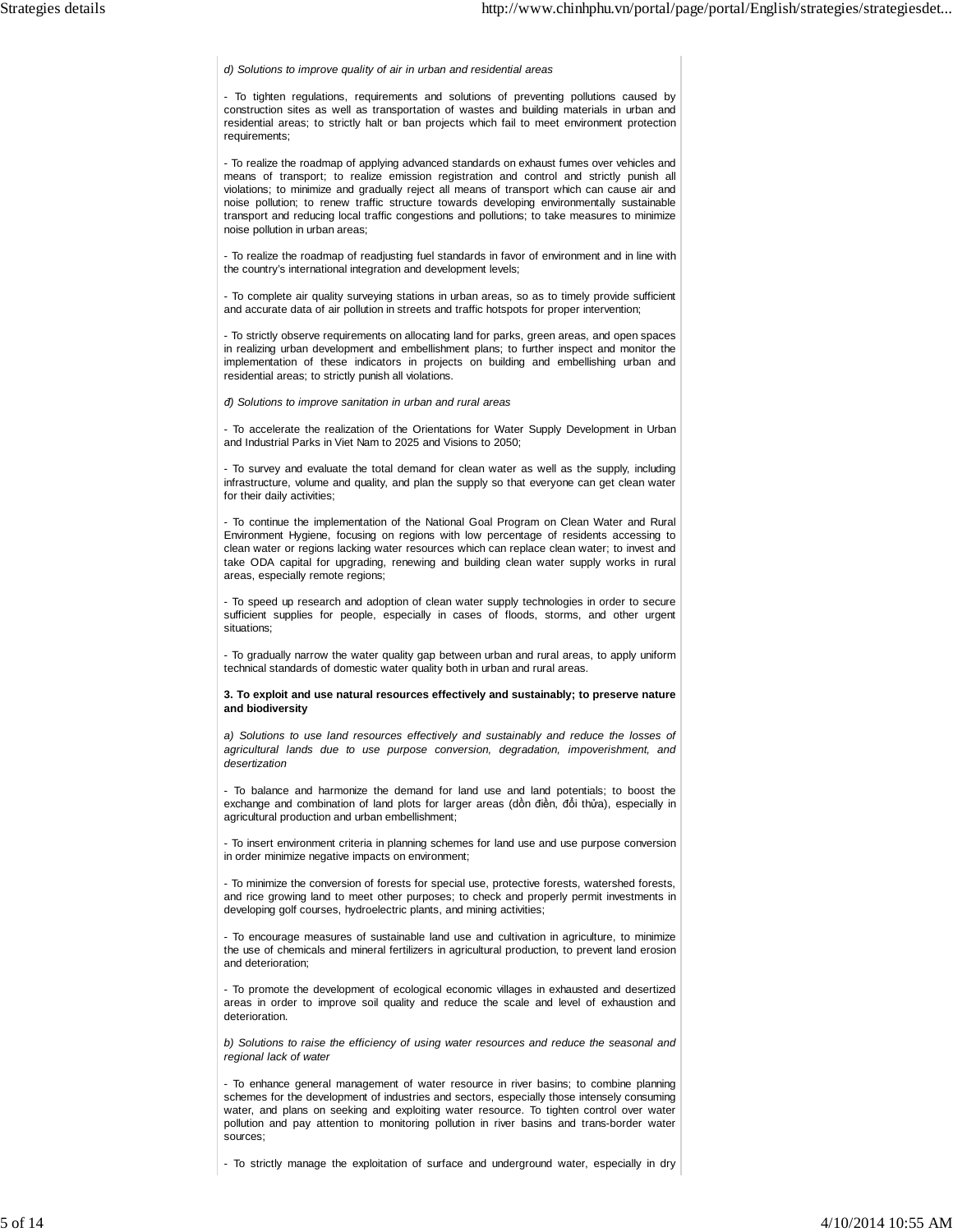season; to apply quotas for underground water exploitation in specific regions; to review and readjust planning schemes for socio-economic development and industrial crop development in conformity with specific regions' surface and underground water potential;

- To renovate the regime of water irrigation for agricultural activities in order to improve efficiency of water exploitation and use in these activities; to popularize the payment for forest environment and ecosystem services in order to protect water sources.

c) Solutions to minimize the degradation of aquaproduct resources

- To survey and assess situations and realization of measures to eradicate exterminative fishing methods;

- To survey and pilot joint management over aquaproduct resources, using ecological certificates and other market mechanisms in exploiting aquaproduct resources;

- To design and realize programs and projects to protect and recover marine ecosystems' bio-productivity and ability of providing nutrients and breeding grounds for aquaproduct resources for their recovery, especially in sea waters near the coast.

d) Solutions to increase forest coverage and improve forest quality

- To continue afforestation and forest protection while securing a sustainable forestry; to closely manage the renting of forest land, especially protective and watershed forests;

- To survey and evaluate primitive forests, take effective measures to protect and prevent illegal exploitation, encroachment or deteriorate primitive forests; to improve natural forests' resistance to impacts of climate change;

- To localize and protect natural forests, especially mangroves, forests for special use, protective forests, and watershed forests, and at the same time preventing deforestation and illegal exploitation; to promote activities which help to prevent forest fires and improve capability of responding to forest fires.

*đ*) Solutions to protect natural submerged lands, seagrass beds, coral reefs and other specific natural ecosystems

- To survey and collect area statistics, assess real situations, found data banks, and map out natural submerge lands, seagrass beds, coral reefs and other specific natural ecosystem;

- To include indicators relating to areas of land, water surface, and natural ecosystems into yearly and periodical plans of surveying, appraising and inventorying land and land-related changes in order to gradually establish database of this category of lands;

- To survey, appraise, consider and compare criteria for establishing natural reserves in line with the Law on Biodiversity and other relevant laws, to craft planning schemes for preservation and to gradually found natural reserves in submerged lands and in the open sea;

- To survey and appraise encroachment, to discover causes of deteriorationof submerged lands, seagrass beds, and coral reefs, then designing protection plans in order to mitigate the deterioration of these important ecosystems;

- To closely work with international organizations, ask them to recognize submerged lands of international significance; to promotly recognize submerged lands of national and provincial significance; to mobilize all domestic and foreign resources for protecting and preserving submerged lands of international, national and local significance.

e) Solutions to increase quantity, total area and quality of natural reserves

- To include indicators relating to areas of natural reserves into planning schemes and plans on land uses at all echelons, so as to serve the development of natural reserves;

- To check, appraise and arrange natural reserves in line with their purposes, criteria, conditions and resources under stipulations of the Law on Biodiversity and relevant laws;

- To craft investment programs and projects for recovering and developing ecosystems and species within natural reserves; to allocate money in environment funds for managing natural reserves in line with their types and levels of meeting requirements of biodiversity conservation in the reserves;

To make use of the reserves' values, to combine conservation and eco-tourism development, to realize the policy on environment service payment in order to raise investment funds for recovering and developing biodiversity in natural reserves.

g) Solutions to control the decline of wild species and their individuals as well as the deterioration of rare and precious gene sources

- To survey and list species prioritized for protection and species which are banned or restricted from exploitation; to stipulate mechanisms to control the exploitation of banned or restricted species;

- To map out and realize programs and projects on preserving wild species, plants and animals named in the prioritized list; to develop biodiversity preservation facilities which can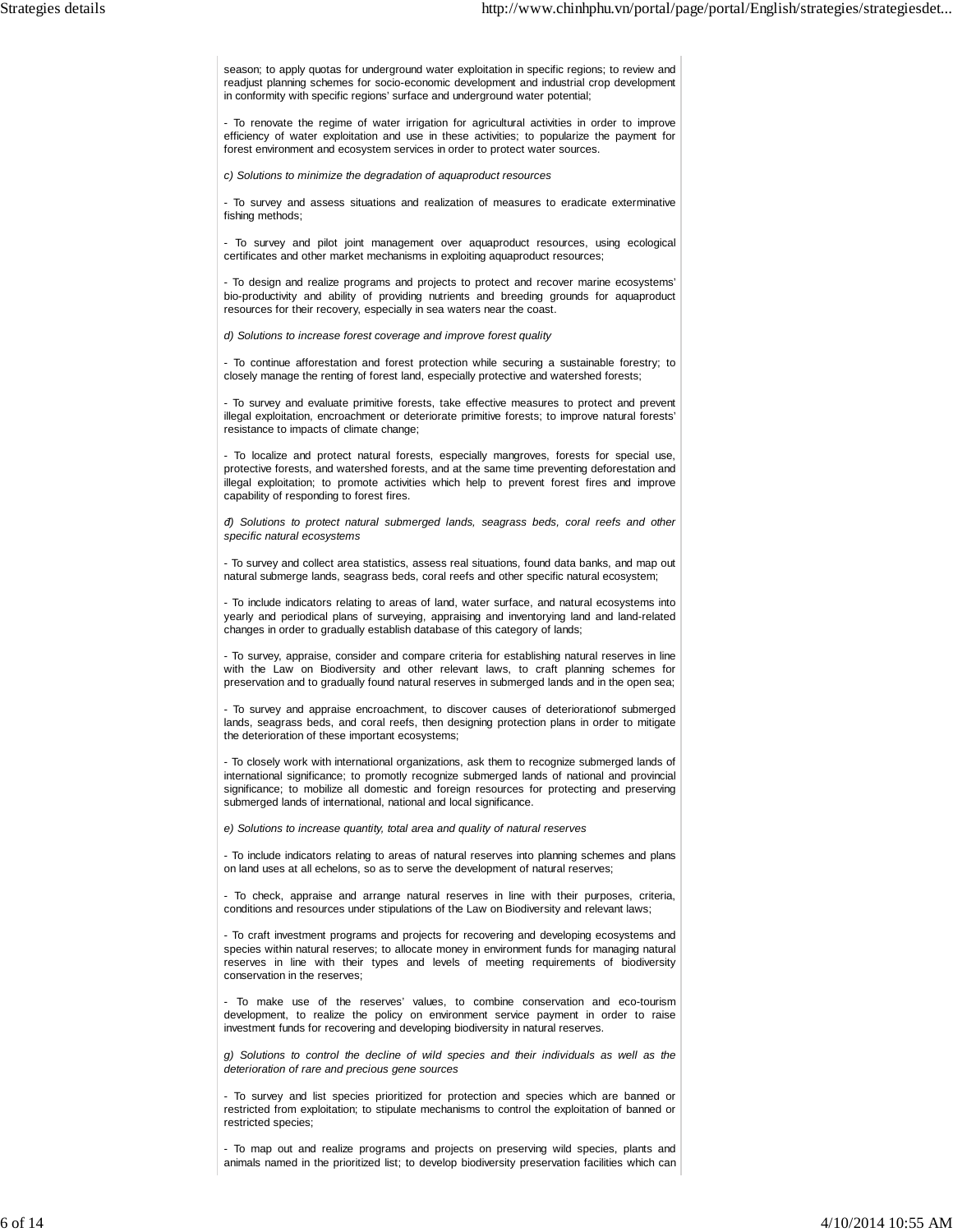meet the conservation demands of the localities, regions and the whole country;

- To strictly control and discover all cases of illegal transport and consumption of prioritized and banned species; to strictly punish all violations;

- To set up databases of genes and develop gene banks; to preserve and protect for a long term all rare and precious genes and those of prioritized species; to boost the registration of intellectual property of indigenous genes;

- To strengthen the control over infiltration of harmful exotic species; to manage risks resulted from genetically modified organisms and their byproducts on environment and people's health.

**4. To nurture capability of responding to climate change and mitigating greenhouse gas emission**

a) Solutions to improve people's awareness, understanding and knowledge of climate change and their adaptability to climate change

- To survey and add up good models and experience of preventing, coping with and responding to natural disasters, supplementing and finalizing them in line with climate change context, then popularizing them;

To regularly launch film and photo contests and competitions on climate change, to introduce the topic of climate change to performance programs of organizations and communities;

- To organize periodical rehearsals for responding to natural disasters in the climate change context by regions and by groups of calamities.

b) Solutions to insert climate change responding tasks into development strategies, plans, programs and projects; to improve resistance and adaptability of ecosystems and environment protection works against impacts of climate change and sea level rising

- To further update scientific and technological researches, achievements, discoveries and new conceptions of climate change in order to update scenarios on climate change and sea level rising;

- To design methods and procedures to insert climate change into development strategies, plans, schemes, programs and projects; to review and adjust socio-economic, industrial and sector development strategies, plans and schemes in accordance with climate change scenarios;

- To calculate impacts of climate change and sea level rising when building concentrated sweage drainage and treatment works and dumping sites, especially in coastal areas and in planning and establishing natural reserves;

- To pilot and popularize models of adaptability to climate change.

c) Solutions to reduce greenhouse gas emissions

- To boost the effective use of energies in construction, transport, illumination, electric devices, production and services; to encourage investment in recovering energy and heat in production and consumption for re-use;

- To promulgate mechanisms and policies on encouraging and supporting economic sectors to invest in researching and exploiting wind, solar, geothermic, biological and biomass energies; to generate electricity from biogas, wastes and agricultural byproducts; to develop small-scale hydroelectric models to meet the demands of energy consumption on the spot;

- To pilot and popularize low-carbon models of socio-economic, field, regional and community development;

- To research new tendencies, changes and models of development, especially in regional and global economic structures, in order to make full use of opportunities and minimize negative impacts of climate change on environment.

#### **III. GENERAL SOLUTIONS**

**1. To create strong changes in accountability of environment protection at all echelons, industries, businesses and people**

- To accelerate the dissemination of laws so that all people and enterprises fully and soundly understand legal stipulations, requirements, standards and criteria of environment protection; have full awareness of their responsibility and obligation for environment protection; and engage in environment protection activities;

- To further enhance environment and climate change education at all echelons in the education and training systems; to expand majors of environment education, prioritizing majors of high demands;

- To campaign for forming an environmentally-friendly lifestyle and sustainable consumption to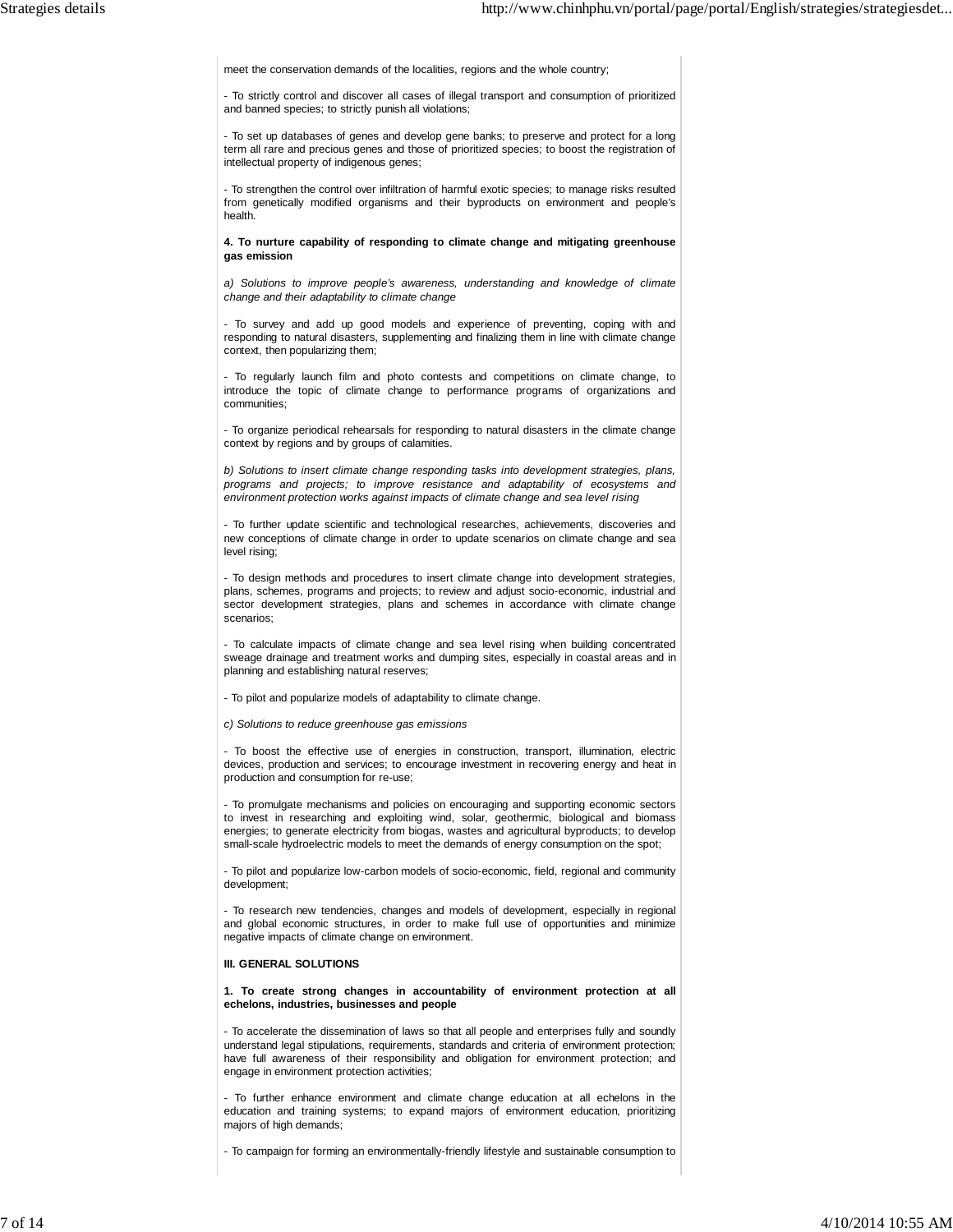nurture people's sense of environment protection as well as gradually build up a low-carbon, low-waste and environmentall-friendly society;

- To identify clearly responsibilities of industries and echelons for not observing, improperly observing or breaking environment protection stipulations in approving and licensing investment projects which leads to serious environmental issues. To take into account responsibilities and results of environment protection when evaluating the performance of organizations and their leaders;

- To appraise and classify sectors and provinces in line with their environmental friendliness and publicize this classification yearly in order to have readjustments in development policies and plans suitable to sectoral and local situations.

### **2. To perfect laws and management apparatus, to strengthen capability of enforcing laws on environment protection**

- To perfect mechanisms and policies, insert environment protection requirements in socioeconomic strategies, schemes, plans and policies in line with sustainable development orientations. To promptly set up standards of monitoring and evaluating efficiency of State management over environment protection;

- To further perfect laws on environment protection, focusing on revising and supplementing the Law on Environment Protection 2005, so as to compile a Code of Environment. To promptly compose and submit to the Government for promulgating a resolution on urgent issues in environment protection in 2012-2020 and other documents guiding the enforcement of regulations on environment-related crimes mentioned in the Criminal Code, so as to bring environmental criminals to the court. To compile and improve laws on clean air, effective use of resources, recycling wastes, and low-carbone economic development;

- To speed up the application of economic mechanisms and tools in conformity with market economic regimes in order to realize macro manipulations of development activities toward environmental friendliness, especially through tax, fee, security, payment for environment services, and natural capital accounts. To establish mechanisms for settling disputes and compensating for environmental damages. To better financial and credit mechanisms for environment protection; to enhance the implementation of preferential policies, price supports, land, financial and credit aids for environment protection;

- To further strengthen and consolidate State management agencies in charge of environment protection from central to local levels, placing focus on provincial, district and communal levels in order to improve their capability of enforcing environment protection laws. To check, clarify and deal with the overlap and dispersal in State management over environment protection. To propose models of State management agencies in charge of environment suitable to new situations, open-door and integration trends. To pay attention to developing human resource, promoting the training of professional knowledge, skills, knowledge of management, and foreign language to ensure that human resource can meet requirements of environment protection;

- To boos inspection, supervision and investigation against law infringements and environment crimes. To closely combine inspections of State management agencies in charge of environment at all echelons with environment police's activities to fight and prevent environment crimes;

- To promptly improve the overall planning scheme for national system of environment observation on the basis of the overall planning scheme for resource and environment observation network, gradually investing and modernizing facilities and equipment, strengthening capability of environment observation, survey, and analysis, building up a national database and those of different sectors and at different echelons; to timely provide accurate and full information of environment to serve socio-economic development as well as inspection and settlement environment-related law infringements.

#### **3. To boost scientific and technological research, development and application for environment protection**

- To boost scientific research on environment, to develop and apply high technologies in environment protection, to make use of science and technology in increasing quality and efficiency of the economy, promoting the transformation into a green economy;

- To develop and adopt transfer of new and advanced technologies for preventing and controlling pollution, exploiting and using resources in an effective and sustainable manner, preserving nature and biodiversity, saving energies, producing and using clean and recycled energies. To accelerate the renovation of production and construction technologies in favor of the application of technologies which save materials, fuels, and energies while producing low wastes and carbon.

**4. To develop environment economic industries to support other industries in dealing with environment-related issues, promote growth, generate more income and jobs**

- To develop key environment industries and sectors, to lay a favorable legal foundation, to implement preferential policies to support the development of some industries and sectors which can provide environmentally-friendly products and goods, recycled products, and waste-originated energies. At the same time, it is necessary to realize stimulus packages which can push up consumptioin of these products, so as to accelerate the formation and development of environment economic sectors;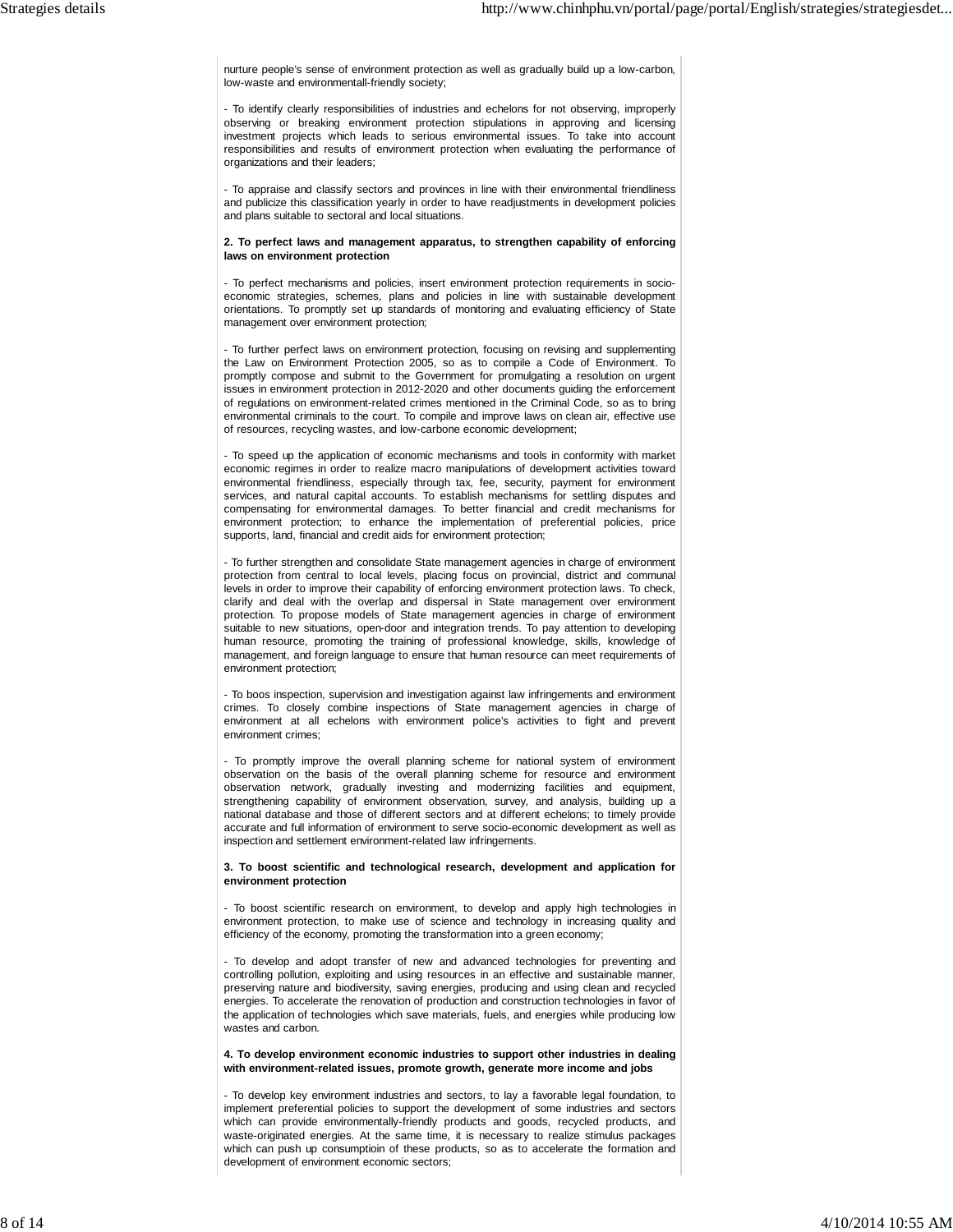- To promulgate regimes and policies for strong development of environment industry. To place importance on nurturing the provision of environment services, especially treating and recycling wastes, as well as environment treatment technologies and solutions, considering it a key green economic industry which can settle environment issues, generate more incomes and jobs for people;

- The State shall apply price support policies; encourage consumers to use environmentallyfriendly products, clean energies, and recycled products to support the development of environment economies.

#### **5. To enhance and diversify investment in environment protection**

- To gradually increase regular spending in the State budget for environment protection up to 2% of the total budget expenditure; to promote the proper and effective use of non-productive spending for environment. To uphold the role and responsibility of the resource and environment sector in allocating and monitoring budget spending for environment protection, to ensure that non-productive expenditure for environment is used to protect environment. To guarantee the appropriate rate and structure of investments in environment protection in development, production and business activities;

- To pay attention to improving mechanisms and policies encouraging economic sectors to invest in environment protection; to realize the public-private partnership (PPP) models (PPP); to attract and fruitfully use preferential loans and ODA from international organizations and foreign governments for environment protection, especially in mitigating pollution, recovering and improving environment, preserving nature and biodiversity;

- To uphold the role of the Viet Nam Environment Protection Fund, to consolidate its capacity, to add more budget fund for it, and to grant it with a special mechanism of mobilizing domestic and foreign capital; to expand the scope of operation and forms of support in order to meet demands of organizations and individuals in environment protection. To gradually form a capital market for environment protection, encourage the establishment of funds to finance environment protection initiatives, community-based models, campaigns, and activities for the sake of the whole society;

- To speed up social engagement in environment protection, to mobilize the participation of different economic sectors in environment protection, to adopt proper mechanisms and policies for mobilizing higher capital, especially non-budget sources, for environment protection;

- To form new sources of income; to gradually raise the rate of fee collection equivalent to the levels of enjoying environment benefits or polluting and deteriorating environment, so as to reduce State budget burdens and create sustainable financial sources for environment protection.

#### **6. To speed up international integration and cooperation for environment protection**

- To place importance on environment issues in negotiating and signing bilateral and multilateral trade agreements, especially in trans-Pacific cooperation; to speed up the realization of environment service-related commitments within the WTO framework; to attract foreign investment in environment protection while nurturing the provision of environment services to meet domestic demands and expand the scope into regional countries;

- To boost international cooperation for more resources for environment protection; to actively propose initiatives for international cooperation; to take part in and realize international treaties in which Viet Nam is a member;

- to work with other countries in the region and the world, and international organizations in preventing and controlling environment pollution, preserving nature and biodiversity, and coping with climate change.

### **IV. IMPLEMENTING THE STRATEGY**

## **1. Implementing the Strategy**

- The Ministry of Resources and Environment shall be the main implementer who is responsible for assisting the Prime Minister to organize the implemention of this Strategy; craft and submit to the Prime Minister for approving the Plan on implementing the Strategy in two periods: 2012-2015 and 2016-2020;

- The Ministry of Planning and Investment and the Ministry of Finance shall allocate the State budget and other capital sources for implementing the Strategy;

- Ministries, ministerial-level agencies, and provincial-level People's Committees, within their competence, shall be responsible for organizing the implementation of the Strategy's goals, contents and solutions;

- Socio-political, socio-professional and other mass organizations and communities shall be responsible for joining environment protection, supervising environment protection activities conducted by the State, enterprises and people.

#### **2. Monitoring and evaluating the implementation of the Strategy**

- Ministries, ministerial-level agencies, and provincial-level People's Committees shall be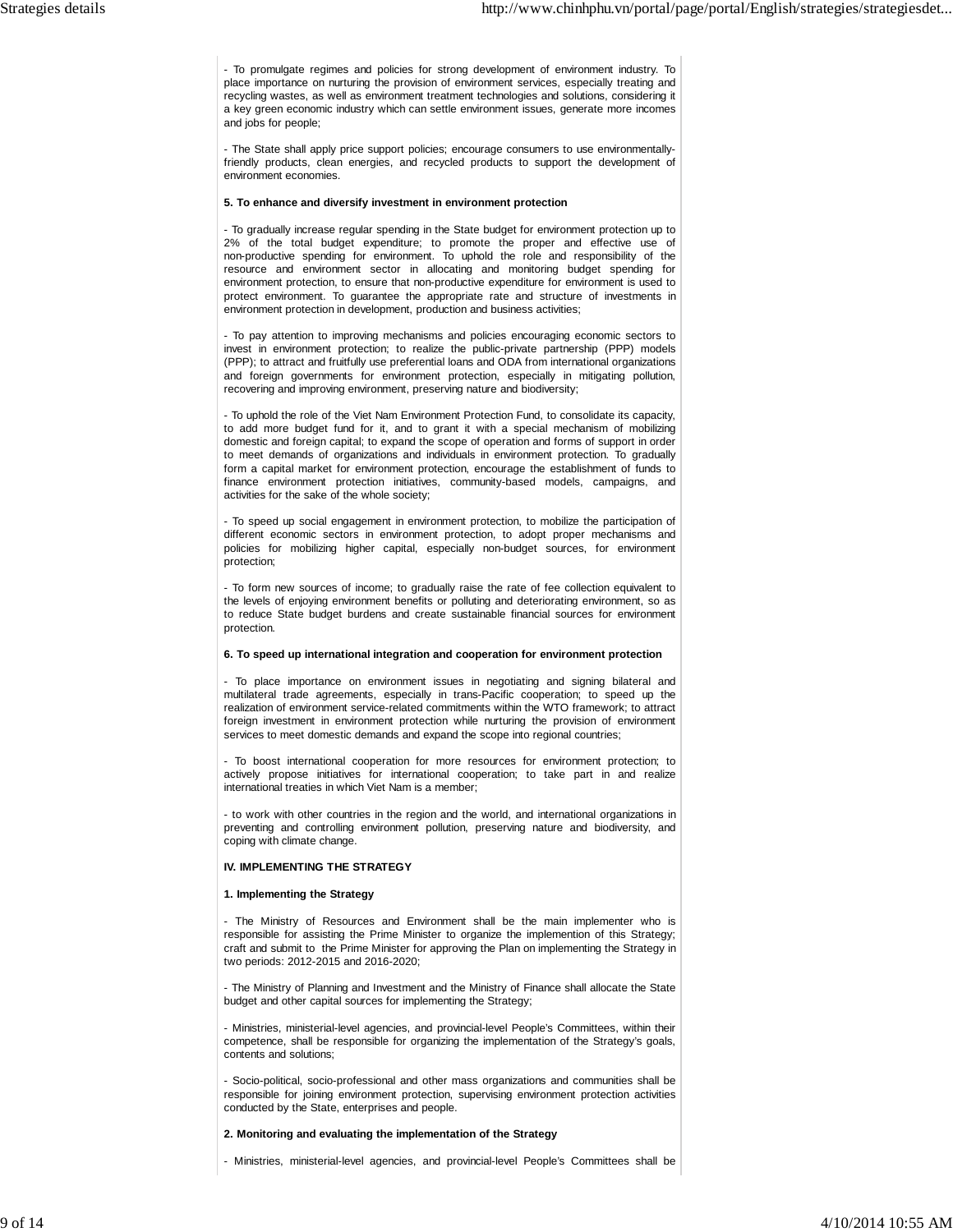responsible for supervising and checking the realization of environment protection goals and indicators within their competence. They shall also regularly review the realization and report to the Ministry of Resources and Environment;

- The Ministry of Resources and Environment shall be responsible for checking and monitoring the realization of the Strategy, periodically evaluate and sum up the realization, and make reports to the Prime Minister.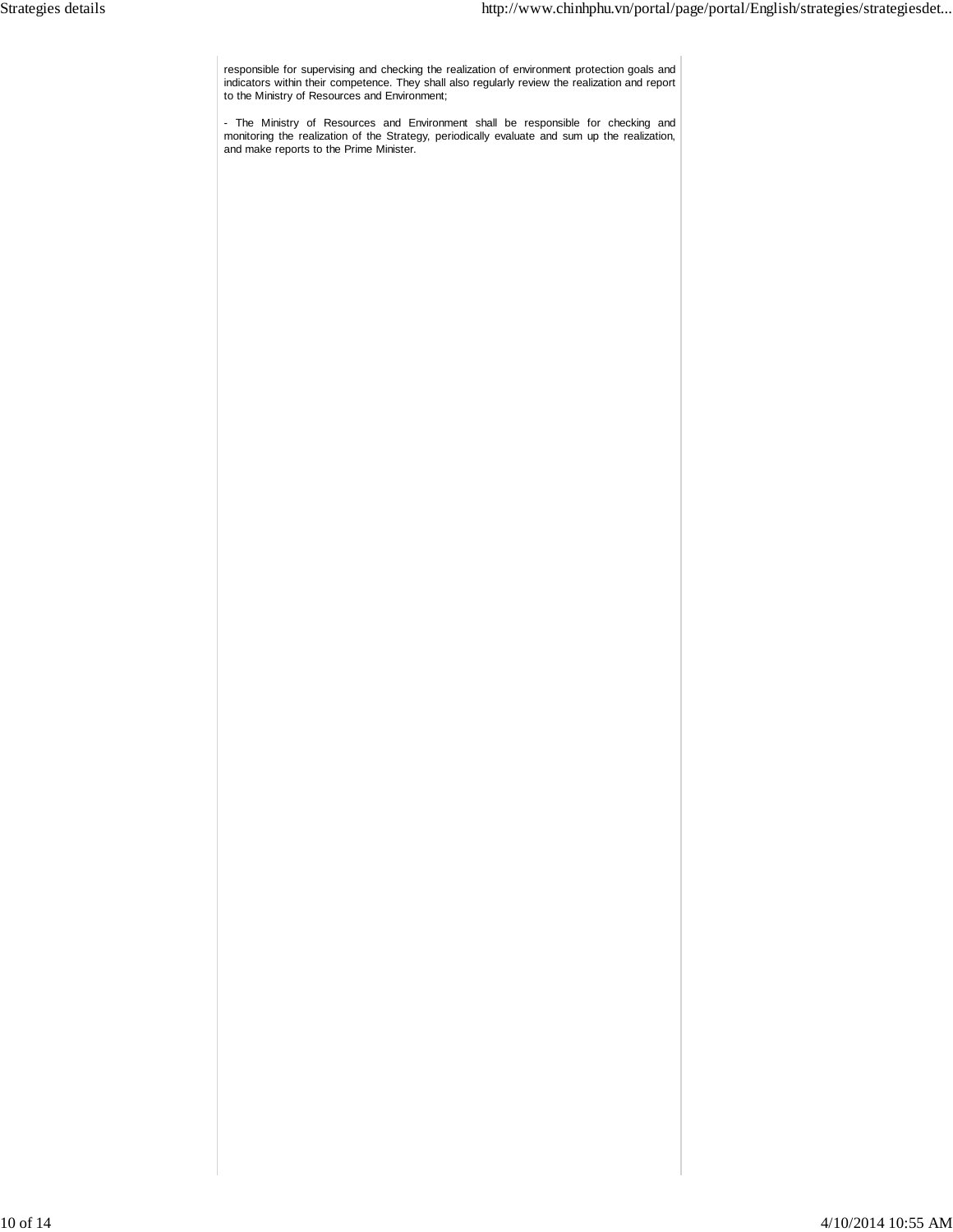# **APPENDIX**

### INDICATORS FOR MONITORING AND ASSESSING RESULTS OF ENVIRONMENT PROTECTION TO 2020

(Attached to Decision 1216/Q*Đ*-TTg dated September 05, 2012 by the Prime Minister)

| No.          | <b>Indicators</b>                                                                                     | Competent<br>agencies | Roadmap  |                          |                          |  |  |
|--------------|-------------------------------------------------------------------------------------------------------|-----------------------|----------|--------------------------|--------------------------|--|--|
|              |                                                                                                       |                       | 2010     | 2015                     | 2020                     |  |  |
| 1            | Reducing sources of environment pollution                                                             |                       |          |                          |                          |  |  |
| a.           | New production and<br>business<br>establishments<br>meeting environment<br>protection<br>requirements | MoNRF                 | 40%      | 75%                      | 100%                     |  |  |
| b.           | <b>Environment polluting</b><br>establishments                                                        | <b>MoNRE</b>          |          | down 20%<br>against 2010 | down 50%<br>against 2010 |  |  |
| c.           | Industrial parks<br>meeting environment<br>protection<br>requirements                                 | <b>MoNRE</b>          |          | 70%                      | 95%                      |  |  |
| d.           | <b>Traditional handicraft</b><br>villages meeting<br>environment<br>protection<br>requirements        | <b>MoNRE</b>          |          | 30%                      | 60%                      |  |  |
| đ.           | Communes meeting<br>environment and<br>hygiene standards                                              | MARD                  |          | 20%                      | 50%                      |  |  |
| е.           | Number of chemical,<br>radiation, nuclear<br>accidents                                                | MoST                  |          | <b>No</b>                | <b>No</b>                |  |  |
| g.           | Urban areas (grade<br>IV or higher) having<br>standard<br>concentrated sewage<br>treatment system     | MoC                   |          | 30%                      | 70%                      |  |  |
| h.           | IPs and complexes,<br>EPZs having<br>standard<br>concentrated sewage<br>treatment system              | MoNRE                 | 60%      | 75%                      | 95%                      |  |  |
| i.           | Urban solid wastes<br>collected                                                                       | MoC                   | 80 - 82% | 90%                      | 95%                      |  |  |
| k.           | Rural solid wastes<br>collected                                                                       | <b>MARD</b>           | 40 - 55% | 60%                      | 75%                      |  |  |
| I.           | Solid wastes reused<br>and recycled for<br>recovering energies<br>or producing<br><b>rertilizers</b>  | <b>MoNRE</b>          | 20 - 30% | 55%                      | 85%                      |  |  |
| m.           | Hazardous wastes<br>treated.<br>incinerated, or buried<br>safely                                      | <b>MoNRE</b>          | 65%      | 75%                      | 85%                      |  |  |
| n.           | Production and use<br>of difficultly-<br>disintegrated bags<br>and packing                            | MIT                   |          | down 10%<br>against 2010 | down 30%<br>against 2010 |  |  |
| о.           | Medical wastes<br>treated,<br>incinerated, or buried<br>safely                                        | MoH                   | 75%      | 80%                      | 100%                     |  |  |
| p.           | Dumping sites<br>meeting technical and<br>hygiene requirements                                        | MoNRE                 |          | 50%                      | 90%                      |  |  |
| $\mathbf{z}$ | Improving environment in polluted or deteriorated areas; bettering people's<br>living conditions      |                       |          |                          |                          |  |  |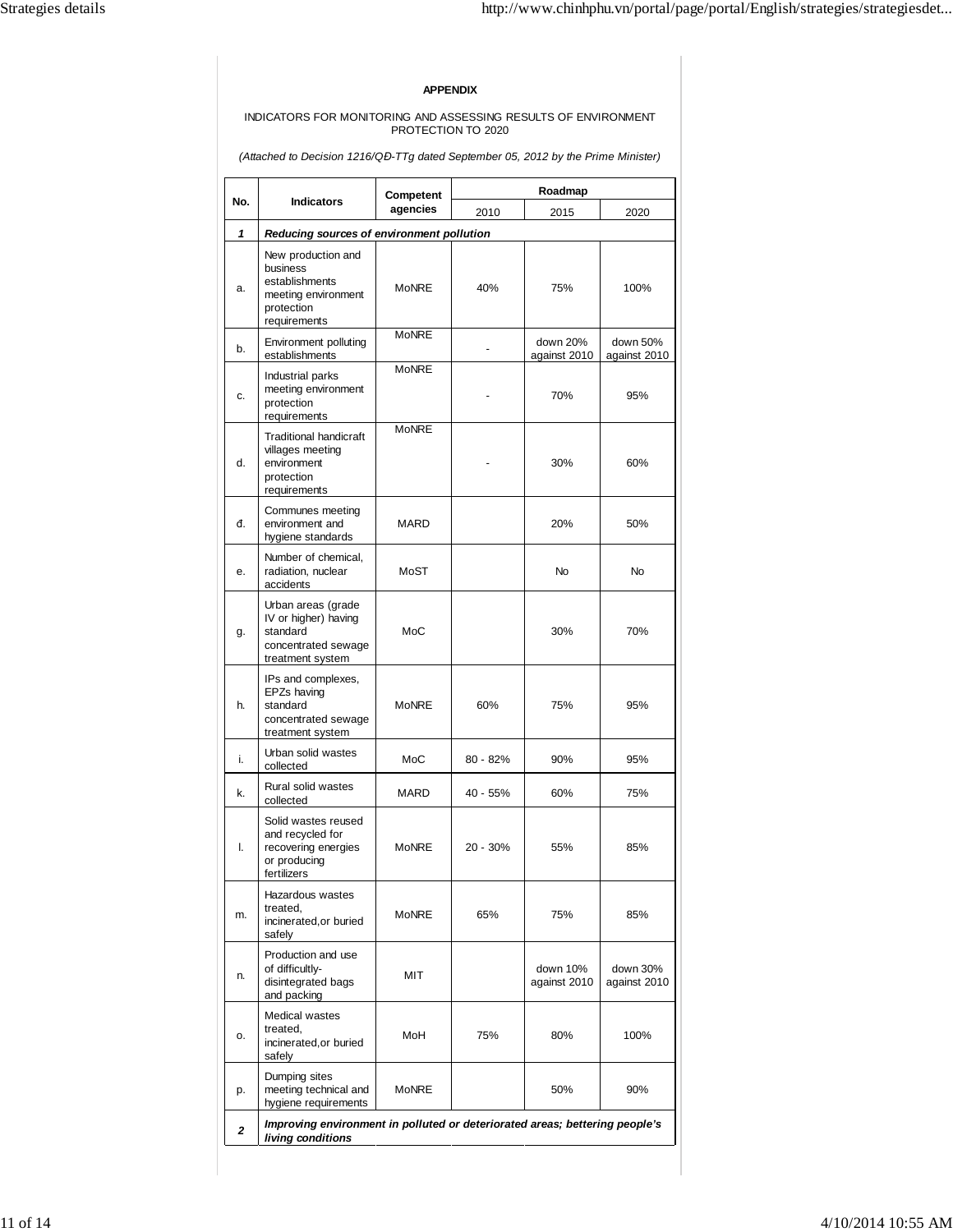| a.        | Water surface area<br>of recovered ponds,<br>lakes, canals,<br>channels, and rivers<br>in urban and<br>residential areas     | MoC          |                                                                                                             | up 30%<br>against 2010   | up 70%<br>against 2010   |  |
|-----------|------------------------------------------------------------------------------------------------------------------------------|--------------|-------------------------------------------------------------------------------------------------------------|--------------------------|--------------------------|--|
| b.        | Reclaimed land area<br>intoxicated or having<br>residues of dioxin,<br>chemicals.<br>herbicides, and<br>pollutants           | <b>MoNRE</b> | $-255.000$<br>ha of land<br>intoxicated<br>with dioxin<br>$-335$ spots<br>with<br>residues of<br>herbicides | down 20%<br>against 2010 | down 50%<br>against 2010 |  |
| c.        | Area of deteriorated<br>ecosystems<br>recovered or<br>regenerated                                                            | <b>MoNRE</b> |                                                                                                             | up 30%<br>against 2010   | up 50%<br>against 2010   |  |
| d.        | Urban population<br>supplied with clean<br>water                                                                             | MoC          | 80%                                                                                                         | 95%                      | 100%                     |  |
| đ.        | Rural population<br>supplied with clean<br>water                                                                             | MARD         | 79%                                                                                                         | 85%                      | 95%                      |  |
| е.        | Rural households<br>having standard<br>sanitation                                                                            | MARD         | 52%                                                                                                         | 65%                      | 95%                      |  |
| g.        | Public green area in<br>urban and residential<br>zones                                                                       | MoC          | $1 - 4$<br>$m^2$ /person                                                                                    | up 15%<br>against 2010   | up 30%<br>against 2010   |  |
| h.        | Content of toxics in<br>the air in urban and<br>residential areas                                                            | <b>MoNRE</b> |                                                                                                             | Lower than<br>2010       | Meeting<br>standards     |  |
| 3         | Mitigating deterioration and exhaustion of natural resources; curbing<br>degradation of biodiversity                         |              |                                                                                                             |                          |                          |  |
| a.        | Area of agricultural<br>lands lost due to use<br>purpose conversion,<br>degradation,<br>impoverishment, and<br>desertization | MARD         |                                                                                                             | down 20%<br>against 2010 | down 30%<br>against 2010 |  |
| b.        | Area of cultivating<br>lands                                                                                                 | MARD         |                                                                                                             | 3.6 million<br>ha        | 3.6 million<br>ha        |  |
| c.        | Water surface area<br>of ponds, lakes,<br>canals, channels, and<br>rivers in urban and<br>residential areas                  | MoC          |                                                                                                             | Not lower<br>than 2010   | Not lower<br>than 2010   |  |
| d.        | Number of regions<br>suffering water<br>source exhausted by<br>overexploitation                                              | <b>MoNRE</b> |                                                                                                             | Not higher<br>than 2010  | Not higher<br>than 2010  |  |
| đ.        | Use of water and<br>land area per 1 GDP<br>unit                                                                              | <b>MoNRE</b> |                                                                                                             | down 10%<br>against 2010 | down 30%<br>against 2010 |  |
| е.        | Aquaproduct<br>resources in sea<br>waters near the<br>coast                                                                  | MARD         |                                                                                                             | Not lower<br>than 2010   | Not lower<br>than 2010   |  |
| <b>g.</b> | Forest covery                                                                                                                | <b>MARD</b>  | 40%                                                                                                         | 42 - 43%                 | 45%                      |  |
| h.        | Area of primitive<br>forests                                                                                                 | MARD         | 0,57 triệu<br>ha                                                                                            | Not lower                | Not lower                |  |
| i.        | Area of mangroves                                                                                                            | MARD         |                                                                                                             | Not lower<br>than 2010   | Not lower<br>than 2010   |  |
| k.        | Area of seagrass<br>beds                                                                                                     | MoNRE        | 18.500 ha                                                                                                   | Not lower<br>than 2010   | Not lower<br>than 2010   |  |
| I.        | Area of coral reefs                                                                                                          | <b>MoNRE</b> | 110.000 ha                                                                                                  | Not lower<br>than 2010   | Not lower<br>than 2010   |  |
|           |                                                                                                                              |              |                                                                                                             |                          |                          |  |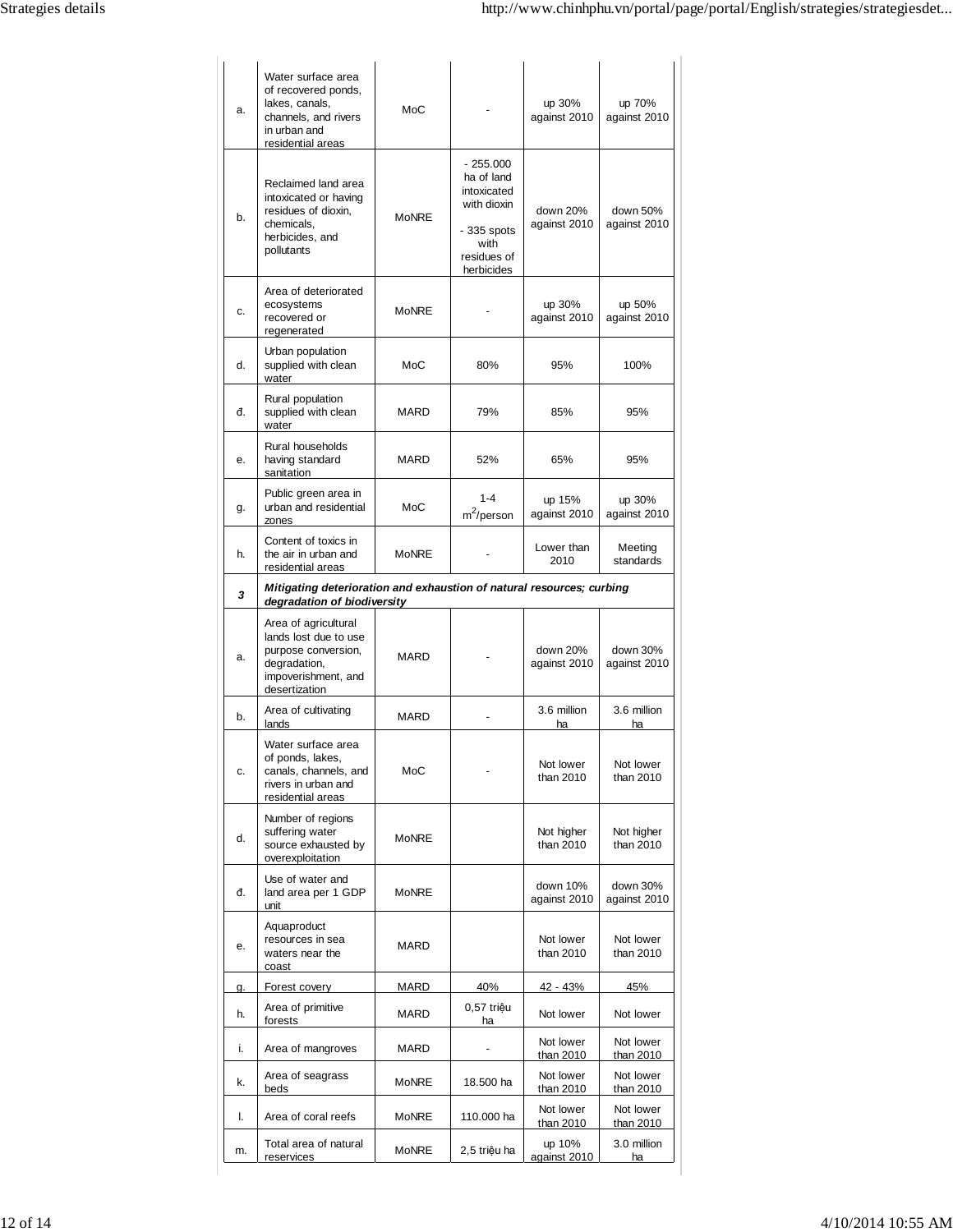| n. | Number of<br>endangered rare and<br>precious species                                                                                              | <b>MoNRE</b> | 47                           | Not higher<br>than 2010                 | Not higher<br>than 2010                 |  |
|----|---------------------------------------------------------------------------------------------------------------------------------------------------|--------------|------------------------------|-----------------------------------------|-----------------------------------------|--|
| o. | Number of extinct<br>rare and precious<br>species                                                                                                 | <b>MoNRE</b> | 9 species<br>$(2001 - 2010)$ | <b>No</b>                               | <b>No</b>                               |  |
| p. | Number of precious<br>and valuable genes<br>lost                                                                                                  | <b>MoNRE</b> |                              | Not higher<br>than 2010                 | Not higher<br>than 2010                 |  |
| q. | Natural heritage<br>sites, landscapes,<br>and beauty spots                                                                                        | MoCST        |                              | <b>Not</b><br>deteriorated<br>than 2010 | <b>Not</b><br>deteriorated<br>than 2010 |  |
| r. | Cases of losing<br>bio-safety due to<br>genetically-modified<br>organisms                                                                         | MoH          |                              | <b>No</b>                               | <b>No</b>                               |  |
| S. | Number of exotic<br>species and their<br>harmfulness                                                                                              | <b>MoNRE</b> |                              | Not higher<br>than 2010                 | Not higher<br>than 2010                 |  |
| 4  | Increasing capability of responding to climate change and mitigating the<br>increase of greenhouse gas emission                                   |              |                              |                                         |                                         |  |
| a. | Population<br>understanding or<br>having knowledge of<br>coping with or<br>adapting to climate<br>change                                          | <b>MoNRE</b> |                              | 30%                                     | 100%                                    |  |
| b. | Strategies, schemes,<br>plans, programs and<br>projects taking into<br>account impacts of<br>climate change and<br>sea level rising               | <b>MPI</b>   |                              | 30%                                     | 90%                                     |  |
| c. | Natural ecosystems<br>of national and<br>international<br>significance improved<br>for better resistance<br>and adaptability to<br>climate change | <b>MoNRE</b> |                              | up 20%<br>against 2010                  | up 60%<br>against 2010                  |  |
| d. | Village and<br>hamlet-level<br>communities having<br>capability of coping<br>with climate change<br>and natural disasters                         | <b>MARD</b>  |                              | up 30%<br>against 2010                  | up 90%<br>against 2010                  |  |
| đ. | Greenhouse gas<br>emission per 1 GDP<br>unit                                                                                                      | <b>MoNRE</b> |                              | down 3%<br>against 2010                 | down 7-8%<br>against 2010               |  |

## **Other news**

- National Strategy on Gender Equality for the 2011-2020 period
- Strategy on public debts and national foreign debts in the period of 2011–2020 and visions to 2030
- Sustainable Development Strategy for 2011-2020
- Vietnam's mechanical engeneering industry development strategy until 2010 & vision to 2020
- Viet Nam's present Foreign Policy



**INFORMATION FOR NON-RESIDENTS**